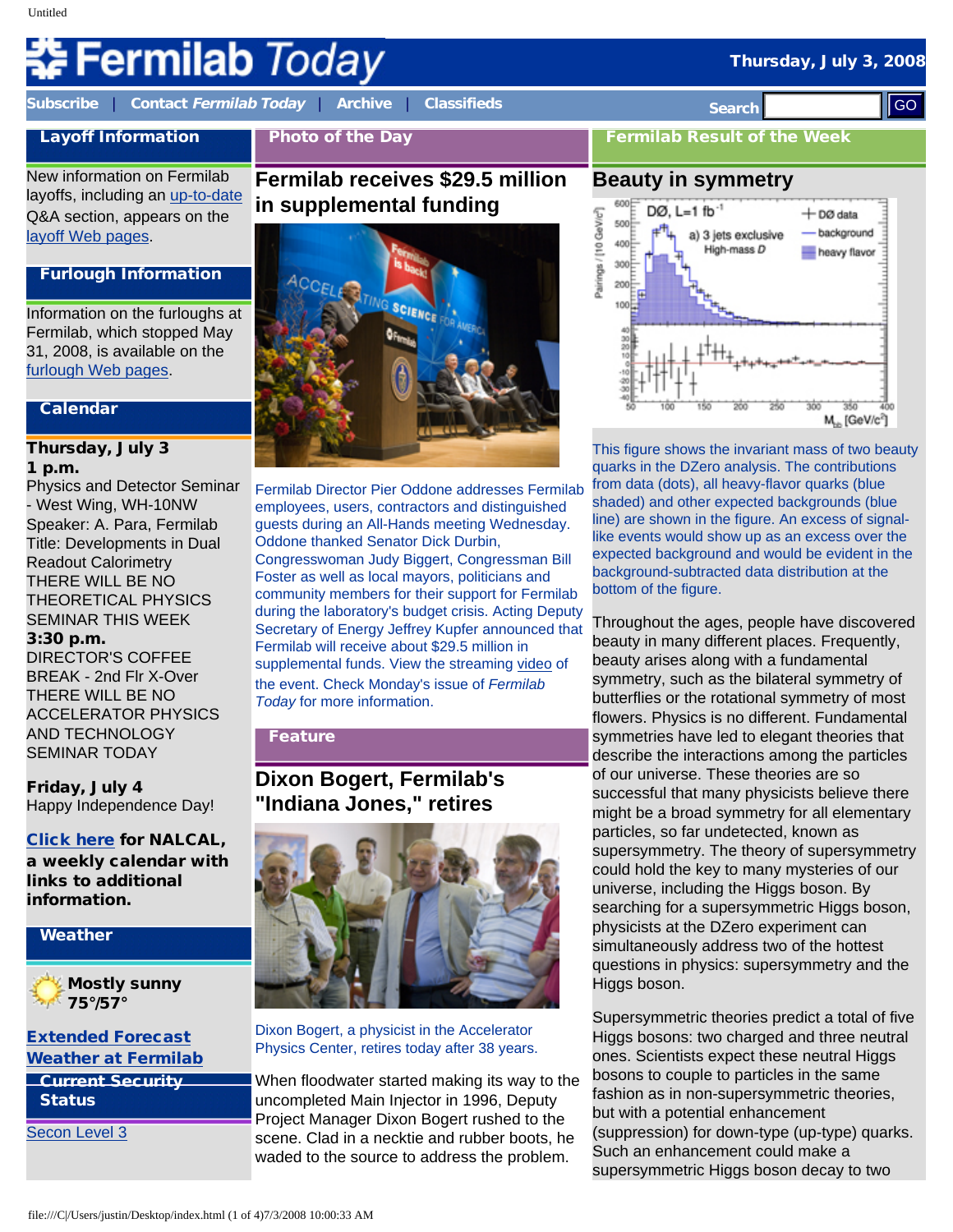### Wilson Hall Cafe

- Thursday, July 3 - Tomato Florentine - \*Pork BBQ sandwich
- Olive & artichoke paella
- Smart cuisine: Chicken
- Marsala
- Smoked turkey melt
- Assorted slice pizza
- SW chicken salad w/roasted corn salsa

#### [Wilson Hall Cafe menu](http://bss.fnal.gov/cafe/index.html)

#### Chez Leon

# Thursday, July 3

Dinner - Closed

#### Wednesday, July 9 Lunch

- Stuffed portabella mushroom
- Salad of field greens
- Fresh fruit tarts

#### [Chez Leon menu](http://bss.fnal.gov/chezleon/index.html)

Call x4598 to make your reservation.

#### Archives

*[Fermilab Today](http://www.fnal.gov/pub/today/archive.html)*

[Result of the Week](http://www.fnal.gov/pub/today/resultoftheweek/index.html)

[Safety Tip of the Week](http://www.fnal.gov/pub/today/safety/)

[ILC NewsLine](http://www.linearcollider.org/newsline/archive/index.html)

#### Info

*Fermilab Today* is online at: [www.fnal.gov/today/](http://www.fnal.gov/today/)

Send comments and suggestions to: [today@fnal.gov](mailto:today@fnal.gov)

"He was only truly in his element when bouncing around in his red overland Jeep or wading through the muck in galoshes," said Steve Holmes, Associate Director of Accelerators. "We would never have completed the Main Injector on time and on budget without Dixon's contributions."

Bogert, affectionately known as the "Indiana Jones of Fermilab," has been the go-to man since he started at the laboratory in 1970. He retires today after 38 years.

At a reception Tuesday, more than 100 people came to the second floor crossover to bid farewell to Bogert, a physicist in the Accelerator Physics Center.

"Dixon has been instrumental in developing all of our major accelerators in the last 20 years," said Elaine McCluskey of the Accelerator Division, who worked closely with Bogert on the Main Injector and NuMI projects.

Since joining Fermilab's Physics Division in 1970, those seeking guidance have often ended up at Bogert's office door. During the last few decades, his main role has been working as a translator between physicists and civil construction engineers. He transformed abstract calculations into the blueprints of the buildings and tunnels we walk through today.

"He's one of the few people with contributions so big that we can see them from space," said APC head Vladimir Shiltsev, referring to satellite images that show the rings of Fermilab. "There is definitely a 'D' stamp somewhere."

Although Bogert is retiring, he is not going far. He will continue to work at Fermilab as a guest scientist.

*-- Jennifer L. Johnson*

### In the News

beauty (or bottom) quarks, which scientists could see at the Tevatron.

A two-beauty quark decay would be very hard to find among similar backgrounds. However, DZero physicists have greatly increased their ability to find this decay by looking for Higgs bosons produced in association with an additional beauty quark, defining a threebeauty quark final state.

Identifying the true beauty amongst the many pretenders is a delicate procedure. By using neural networks to identify beauty quarks and likelihood techniques to isolate potential Higgs events, DZero scientists searched in one inverse femtobarn of data for candidate events. By carefully comparing the shapes of the expected backgrounds and the signal, the researchers found no evidence for supersymmetric Higgs boson production. Although this analysis did not find new physics, the search is far from over. By combining the three-beauty quark search with searches for Higgs decays to [tau leptons](http://www-d0.fnal.gov/Run2Physics/WWW/results/final/HIGGS/H08C/), these physicists will be able to set tighter limits on this theory than ever before. With three times more data soon ready for analysis, DZero will have a very realistic chance at the beautiful goal of finding both supersymmetry and the Higgs particle in one elegant package.

#### [Read more](http://www-d0.fnal.gov/Run2Physics/WWW/results/final/HIGGS/H08D/)



Fabrice Couderc Boris Tuchming **Gavin Davies** Ion Hays **IRFU, Saclay, France** Imperial College, London



Tim Scanlon Stephen Robinson<br>Imperial College, London

A team of DZero physicists worked together to design this supersymmetric Higgs boson search.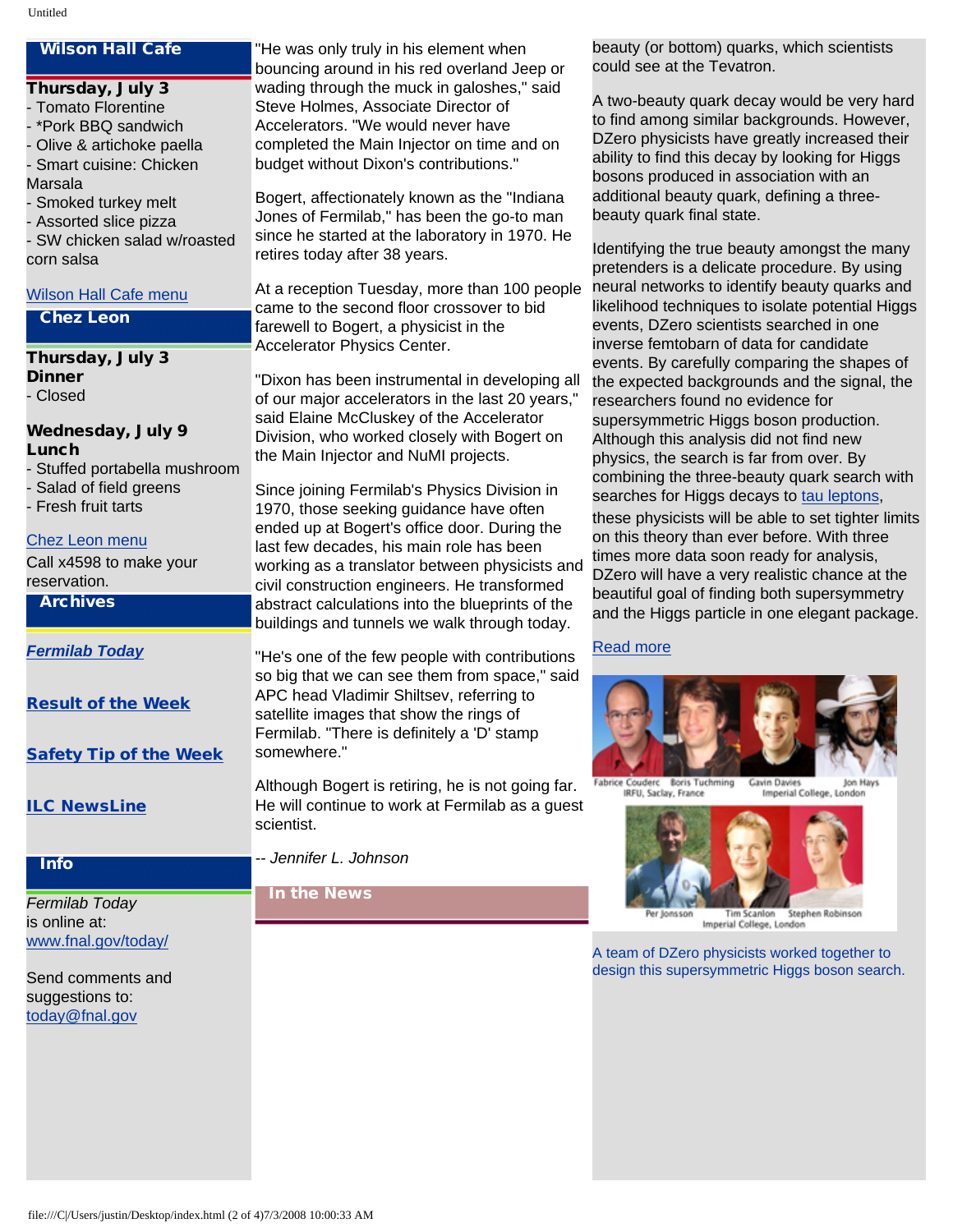# **Fermilab back on track with funding**

From *Kane County Chronicle*, July 3, 2008

BATAVIA – Fermilab physicist Rob Roser wasn't hopeful for the future of the laboratory after Congress slashed its budget last December.

"I was going to bet we were not going to see money this year," Roser said.

But Fermilab's future is a bit brighter now that President Bush has signed an emergency spending bill that includes \$400 million in funding for science programs.

"The door that was slammed shut is now cracked open," U.S. Rep. Bill Foster, D-Geneva, told Fermilab employees Wednesday.

Foster, himself a former Fermilab scientist, pushed for the additional funding, along with U. **Cap lifted on vacation balance** S. Sen. Dick Durbin, D-Ill., and U.S. Rep. Judy Biggert, R-Ill.

"Fermilab is back," Durbin told the employees. "We determined as a delegation that we would take this on."

Fermilab Director Pier Oddone announced that the laboratory would not have to lay off approximately 140 researchers and their staff because of the infusion of funds. About 1,900 people work at Fermilab.

"This yoke that we have been working under is lifted," Oddone said.

#### [Read more](http://www.kcchronicle.com/articles/2008/07/03/news/local/doc486ca22c928bf335726327.txt)

In the News

# **New Money Prevents Layoffs at Fermilab**

From *New York Times*, July 3, 2008

With an infusion of money, the Fermi National Accelerator Laboratory will avoid layoffs of 80 employees and resume work on a project to investigate ephemeral particles known as neutrinos.

At an all-employee meeting at the laboratory, located in Batavia, Ill., outside Chicago, state politicians and Energy Department officials presented the news under a banner that proclaimed, "Fermilab is back!" and



**Vint and Gavin E** 



Left to Right: Per Jonsson, Rick Jesik, Nicolas Osma<br>and Theo Christoudias (Imperial College, London)

DZero's Level-3 trigger algorithm group designs algorithms used to efficiently record data events for eventual analysis. The members who designed the beauty-quark identification algorithm enabled analyses like this one to be successful.

#### [Result of the Week Archive](http://www.fnal.gov/pub/today/resultoftheweek/index.html)

pecial Announcement

Because of the supplemental funding that the laboratory will receive, Director Pier Oddone has decided to remove the special cap imposed on vacation time balances. Earlier this year, the laboratory announced that employees must take all vacation time accrued between the end of January and the end of September before the end of the fiscal year. Now, employees can again accumulate vacation time according to standard laboratory policy. The Payroll Office will remove the special vacation cap statement ("max. vac. hrs/ days permitted in Sept. 08") from all payroll stubs issued after July 14.

#### Accelerator Update

# June 30 to July 2

- Four stores provided ~42 hours and 6 minutes of luminosity - TeV abort problem fixed by TEVCAL reboot - Booster Watchdog trips fixed and switched to

backup WavTek generator [Read the Current Accelerator Update](http://www.fnal.gov/pub/news08/update.html)

[Read the Early Bird Report](http://www-bd.fnal.gov/earlybird/ebird.html) [View the Tevatron Luminosity Charts](http://www.fnal.gov/pub/now/tevlum.html)

#### Announcements